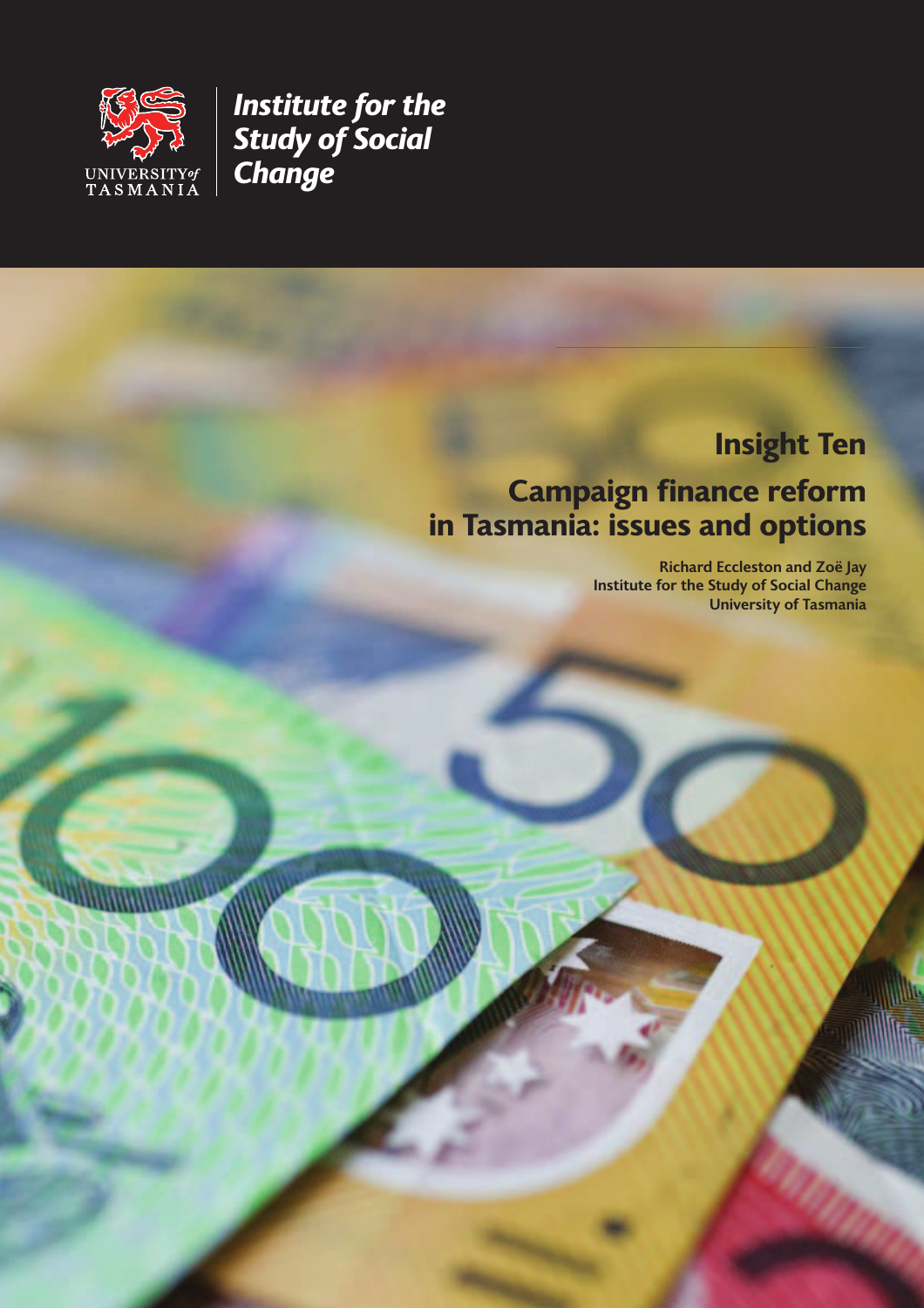# **Contents**

| Overview         |                                                                                  |                                                                             | 1  |  |  |  |
|------------------|----------------------------------------------------------------------------------|-----------------------------------------------------------------------------|----|--|--|--|
| Key findings     |                                                                                  |                                                                             |    |  |  |  |
|                  |                                                                                  | Policy recommendations                                                      | 2  |  |  |  |
| Section 1:       | The case for reform: transparency and restoring<br>trust in our electoral system |                                                                             |    |  |  |  |
| Section 2:       |                                                                                  | The state of play: The evolution of the national<br>campaign finance regime | 4  |  |  |  |
| Section 3:       |                                                                                  | Recent reforms in other states                                              | 5  |  |  |  |
| Section 4:       |                                                                                  | Electoral disclosure reform in Tasmania                                     | 7  |  |  |  |
| Section 5:       |                                                                                  | Elements of electoral disclosure reform                                     | 8  |  |  |  |
|                  |                                                                                  | 5.1: Disclosure and transparency                                            | 8  |  |  |  |
|                  |                                                                                  | 5.2: Limiting influence                                                     | 9  |  |  |  |
|                  |                                                                                  | 5.3: Third parties                                                          | 11 |  |  |  |
| Section 6:       |                                                                                  | Issues and options for reform in Tasmania                                   | 12 |  |  |  |
| Acknowledgements |                                                                                  |                                                                             | 13 |  |  |  |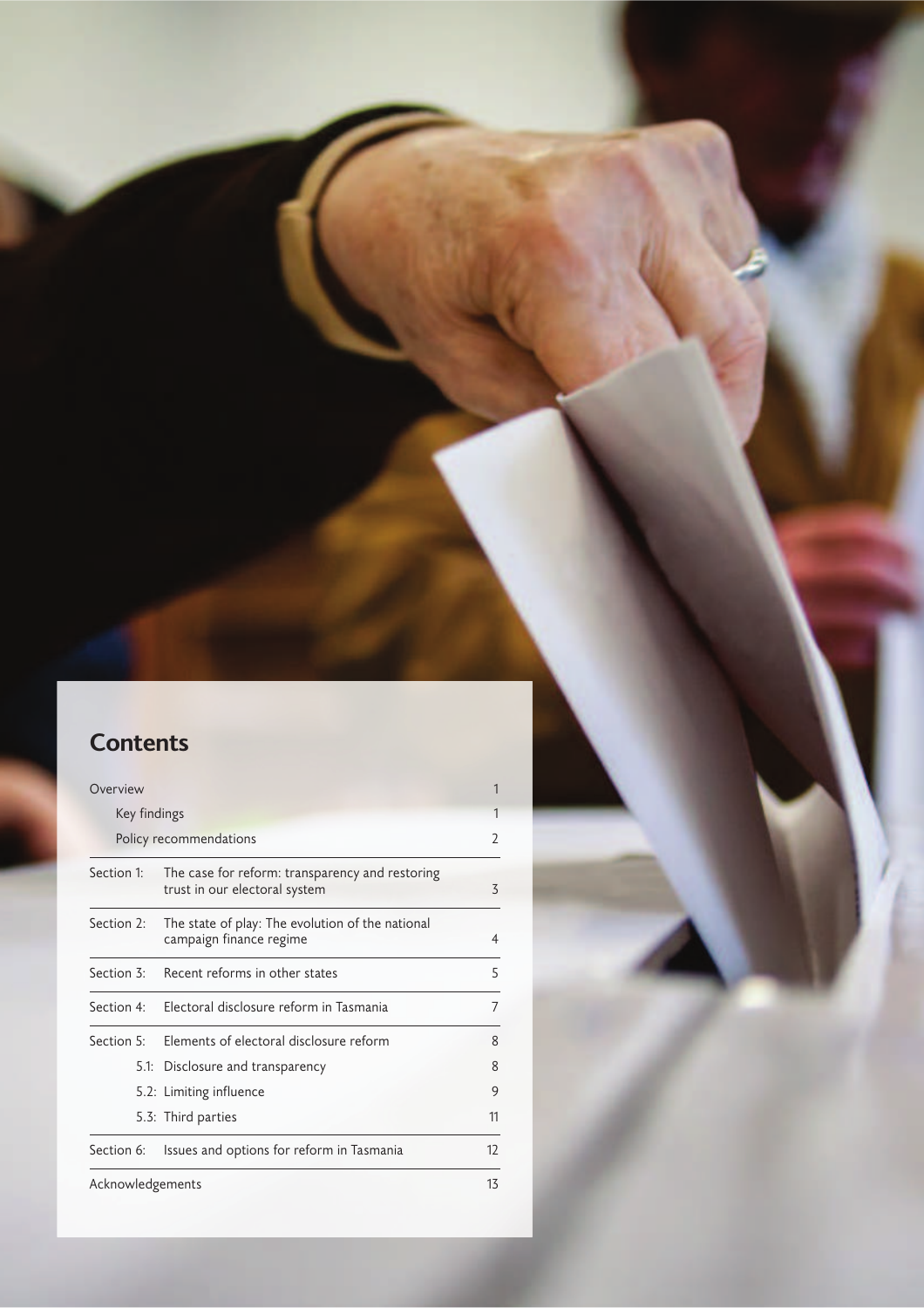# **Overview**

Tasmania has an opportunity to reform its campaign finance and donation disclosure (campaign finance) regime at a time when most Australians support greater regulation and transparency in relation to political donations and campaign spending.

Over the last decade all Australian mainland states have implemented significant reforms concerning various elements of campaign finance, from the disclosure of political donations to imposing limits on campaign spending and the political activities of third party groups.

There is evidence that now is the time to act, given increased campaign donations and associated spending at state and Commonwealth levels combined with waning confidence in Australia's democracy.

Declining trust in our politicians and system of government has many causes, but central among these is a growing perception that powerful interests can capture government and exert undue influence over political decision making.

The Tasmanian Government has responded to demands to improve the State's campaign finance regime by establishing a review of the *Tasmanian Electoral Act 2004*.

Despite the aims of campaign finance reform being straightforward, the details are complex and require careful consideration.

Campaign finance reform should begin with a concerted effort to enhance the transparency of the relationship between powerful interests, government and political parties.

There is a clear case for a more comprehensive and state-level disclosure regime for political donations and expenditure. This system would be affordable and accommodate and preserve the distinctive features of the Tasmanian electoral system and parliament.

Reflecting the Terms of Reference of the Government's review, we also consider the related issues of limiting political donations and campaign spending, whether public funding should be made available to support political campaigning and whether 'third parties' need to be subjected to tighter regulation?

These issues are more complex and less clear cut, but we do believe there is a case for extending a modified version of the spending cap which applies to Legislative Council elections to the House of Assembly.

This *Insight Report* aims to contribute to the review process and public debate on the reform of Tasmania's campaign finance regime through the analysis of recent Australian developments and relevant international research.

Our aim is to provide an evidence-based guide to reform and inform state-level policy action.

## **Key findings**

- In the absence of reform Tasmania will continue to have the weakest campaign finance laws of any Australian state.
- Since 2009 the source of less than 20 per cent of more than \$25 million donated to Tasmanian political parties has been disclosed.
- Implementing a more robust and effective disclosure regime will require a modest investment but this is necessary to ensure the integrity of the electoral process in Tasmania.
- Wherever possible Tasmania should share resources and administrative systems with other Australian jurisdictions.
- In addition to introducing a state-based disclosure regime, in the interests of limiting the undue influence of powerful interests, a modified version of the campaign spending limits that currently apply to Legislative Council elections should be extended to the House of Assembly.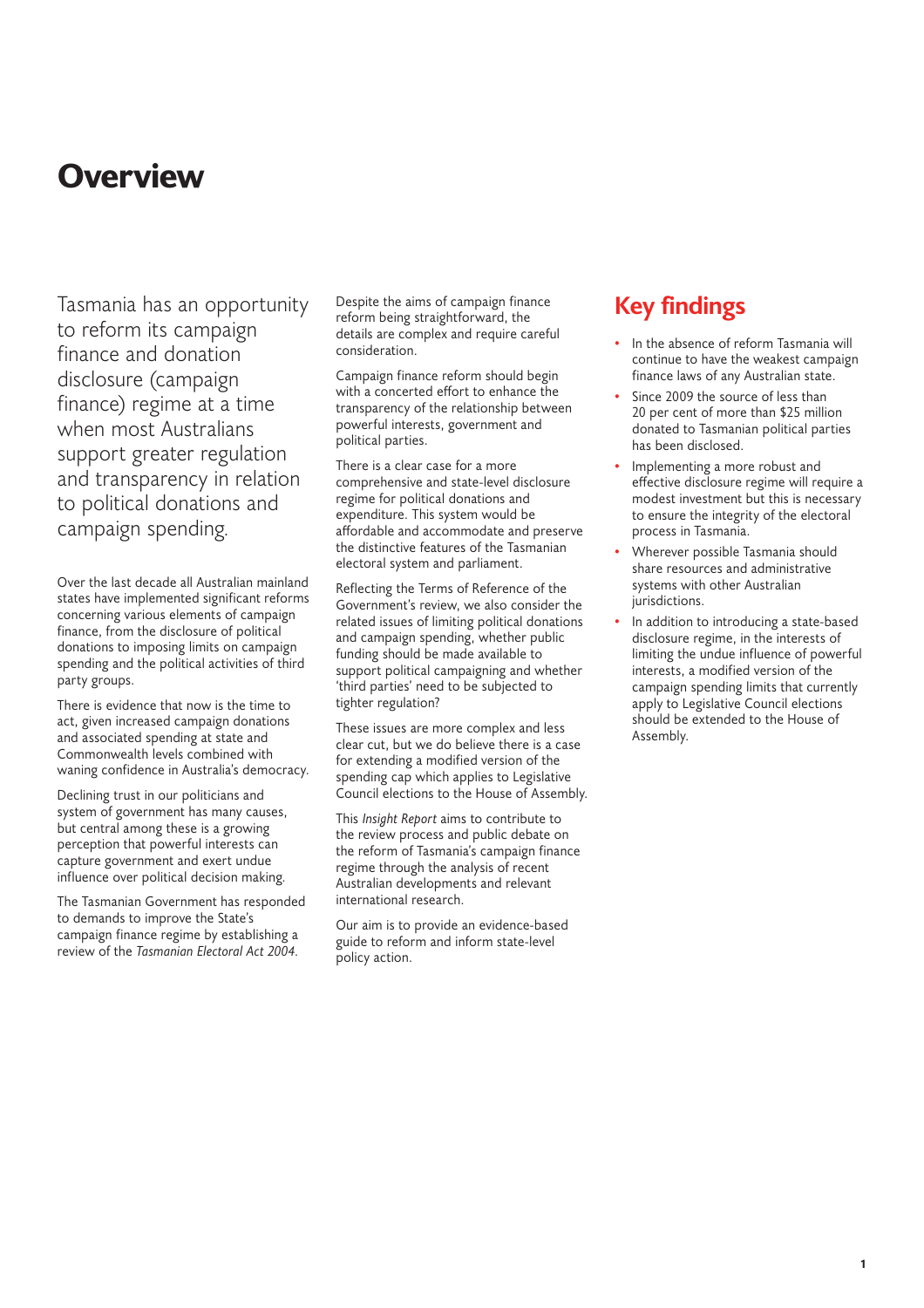## **Policy recommendations**

Recommendations for a state-based disclosure regime

#### **Recommendation 1**

That the Tasmanian Government introduces a disclosure system that requires candidates, parties and donors to report donations in excess of \$1000, as well as spending above \$1500.

Tasmania should also consider introducing requirements that political parties disclose all sources of income, not just donations.

Whereas donations must be disclosed publicly, there is a case for limiting the disclosure of financial statements to electoral authorities to ensure compliance.

#### **Recommendation 2**

Individual candidates and parties should produce separate disclosure reports. This is important given Tasmania's candidatebased political system in which candidates receive donations and fund campaigns independently of their party.

#### **Recommendation 3**

The period for disclosing donations and spending should be as timely as possible. A seven-day disclosure period in the 12 months prior to the latest date when an election can be held (and six-monthly otherwise), will bring Tasmania in line with Queensland, South Australia and the ACT and provide near 'real time' information about political donations.

## Recommendations to limit undue influence

#### **Recommendation 4**

That campaign expenditure caps are applied to candidates and parties seeking election in the House of Assembly.

We recommend an expenditure limit of \$30,000 per individual candidate (indexed), together with a limit of \$30,000 per candidate for parties and a total cap of \$750,000 per party (five candidates per electorate, for 25 candidates in total across the State) in House of Assembly elections. In the interests of consistency, we propose that the expenditure cap for Legislative Council elections be increased to \$30,000 per candidate.

Reflecting the culture and practice of the Legislative Council, the current ban on political party spending in the Upper House election should remain.

#### **Recommendation 5**

That the Government provides modest public funding to assist candidates with the administrative costs of complying with new disclosure obligations. Such funding should be limited to actual costs incurred.

Funding for administrative support will also level the playing field between smaller parties and new or independent candidates, and established parties and incumbent candidates.

## Regulating third parties

#### **Recommendation 6**

That third parties are required to report donations worth \$1000 and above, as well as spending above \$1500 within seven days in the 12 months prior to the latest date when an election can be held (and sixmonthly otherwise).

#### **Recommendation 7**

That the Government adopts a broad definition of political activity and spending. The definition should capture traditional forms of activity – aimed at directing people to vote for a specific party or candidate – as well as wider forms that focus on key election issues regardless of the parties or candidates associated with them.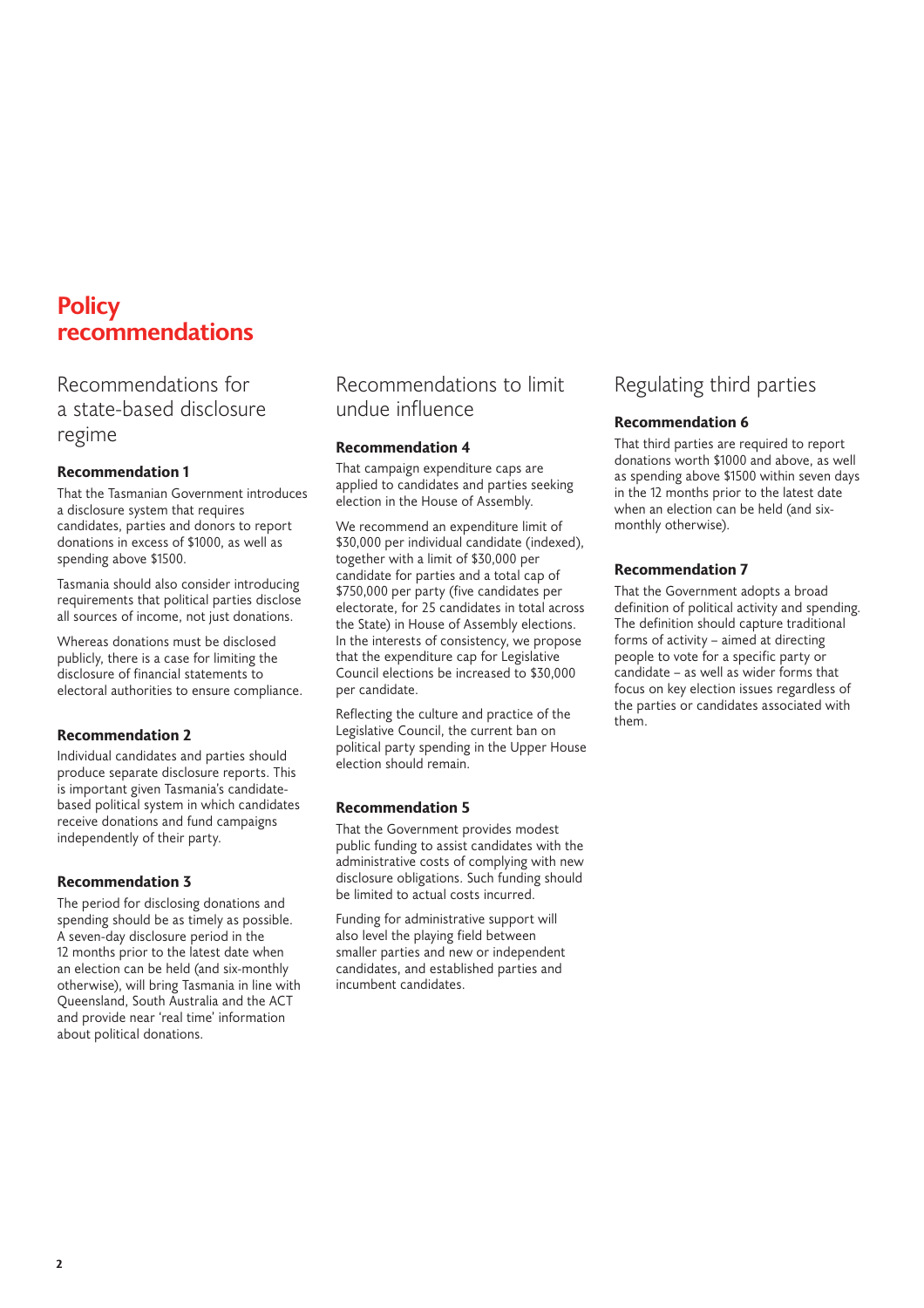# **Section 1. The case for reform: transparency and restoring trust in our electoral system**



Sustaining a robust and effective democracy is a balancing act which requires both compromise and vigilance. We all aspire to a democratic system where citizens have a voice and equal opportunity to influence decision making through voting and other forms of political participation. In many ways Australia, with its system of independent and impartial electoral administration and compulsory voting, is an example to the world.

While Australia's electoral systems represent best practice, there are growing concerns that our system of campaign finance needs to be subjected to greater regulation and transparency.

As political theorists have argued for over half a century, if democracies are to survive and thrive, we need to ensure that governments represent and promote the public interest over those of powerful corporations or unions.<sup>1</sup> In short, we must act to prevent groups with power and deep pockets from exerting undue influence over the political process.

Over the past decade there have been growing concerns in Australian politics about the scale and influence of money in the form of political donations and campaign spending. A national survey conducted in 2016 found that 74 per cent of Australians think big business has too

1 Schumpeter, J. A. (1942). *Capitalism, socialism, and democracy*. New York: Harper.

much power while 47 per cent believe that unions are too influential.<sup>2</sup> Perhaps of greater concern is that the percentage of Australians who think 'government is run for a few big interests' has increased by 20 per cent over the past decade – the tide of money in Australian politics is rising.<sup>3</sup>

Evidence of mounting concerns about the power of special interests led the Grattan Institute to conclude that ordinary Australians want government to 'drain the billabong' of vested interests which they believe exert undue influence over Australian politics. If we are to restore trust in our democracy we need to develop new ways of doing politics including leveling the playing field between powerful interests and ordinary Australian voters.

One of the challenges is that in the absence of greater transparency and associated disclosure in our political systems, we have no real way of knowing the extent to which big business and other groups fund or influence election campaigns. As Australian academic Dr Belinda Edwards argues, 'there is just so much we don't know about where political parties get their money.' <sup>4</sup> With

parties disclosing as little as 20 per cent of their funding at the federal level in recent years, the extent of political donations and their associated influence has become one of the great 'known unknowns' of Australian politics.<sup>5</sup>

Undue influence, whether real or perceived, may only be one of the challenges facing contemporary democracy, but it is a challenge we can address. A well-designed campaign finance and disclosure scheme can help restore the credibility and legitimacy of our political system, which is precisely why other Australian states and jurisdictions around the world have implemented disclosure reforms in recent years.

The principles of promoting transparency and disclosure may be straightforward, but the design of campaign finance and disclosure regimes is complex and must be calibrated to the contours of local electoral systems and political imperatives. This *Insight Report* will provide an overview of the regulation of campaign finance in Australia before focusing on Tasmanian reform.

<sup>2</sup> Cameron S and McAllister I. (2016). *Trends in Australian Political Opinion: Results from the Australian Election Study 1987-2016.* Canberra: The Australian National University. 3 Ibid.

<sup>4</sup> Edwards, B (2018). The truth about political donations: there is so much we don't know. *The Conversation,*  2 Feb 2018, https://theconversation.com/the-truthabout-political-donations-there-is-so-much-we-dontknow-91003.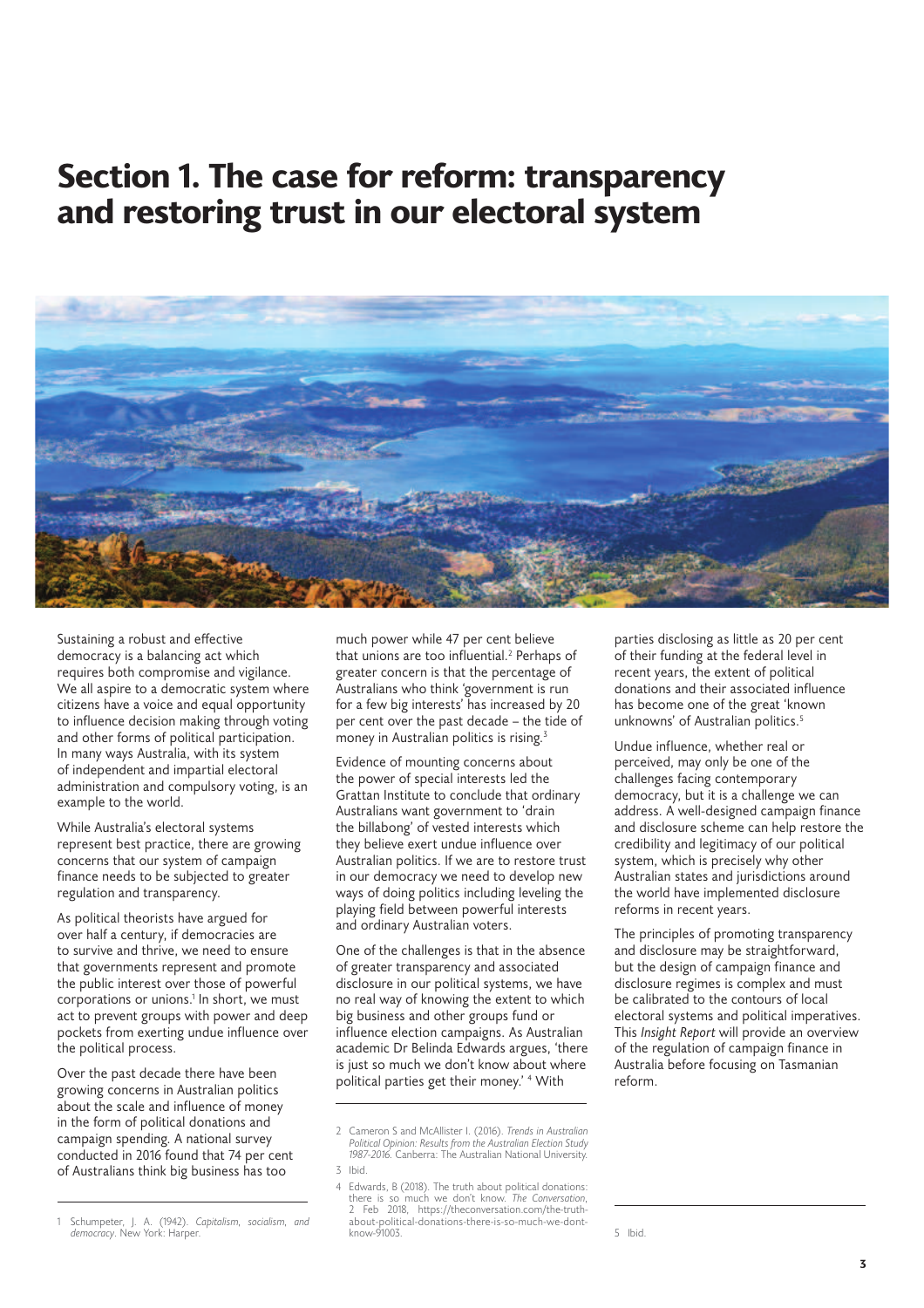# **Section 2. The state of play: The evolution of the national campaign finance regime**

The desire to influence election outcomes and political decision making through donations and other forms of campaign support is as old as democracy itself. Almost two centuries ago Andrew Jackson, the seventh President of the United States, was widely criticised for rewarding his major financial backers with Cabinet posts in his 1829 Administration. By the turn of the 20th Century the power of big business in the United States was such that Congress passed the *Federal Corrupt Practices Act (CPA)* requiring all House candidates to disclose both campaign spending and the sources of all contributions. Despite the noble intent of the CPA Act, its provisions were seldom enforced, and it ultimately ruled unconstitutional in a Supreme Court challenge.

The world's first effective campaign finance and disclosure regime arguably came into force with creation of the US Federal Election Commission in 1974 which, for the first time, established an independent agency to monitor and enforce campaign finance provisions. Like many other established democracies, Australia followed the lead of the US with the Hawke Government introducing amendments to the *Commonwealth Electoral Act 1918* in 1983, establishing formal disclosure provisions for political donations as well as public funding for political parties for the first time (see timeline on the right).

However, these provisions were watered down by the Keating Government in the mid-1990s and again by the Howard Government in 2006 when the disclosure threshold for political donations was increased to \$10,000. Despite attempts at reform under the Rudd and Gillard governments, the Federal disclosure regime has not been substantively updated since 2006 resulting in a situation where the disclosure threshold is now \$13,500 due to indexation.

As Australian campaign finance expert Professor Joo-Cheong Tham argues, Australia's current disclosure regulations 'seriously fail to provide proper transparency of private funding: they offer partial coverage, half measures and lax compliance, and their disclosure obligations sit alongside avenues for concealment and evasion.' <sup>6</sup>

The result of these weak and inconsistent regulations is that 'the flow of private money into Australian politics remains murky and opaque.'<sup>7</sup>

In the absence of effective Commonwealth regulation all states, except Tasmania, have introduced their own campaign finance

and disclosure provisions. In the absence of state-level campaign finance laws, three quarters of income received by Tasmanian political parties in the lead up to the 2018 .<br>State Election was undisclosed.<sup>8</sup>



Figure 1 : The evolution of Australia's campaign finance regime.

<sup>6</sup> Tham, JC (2010). *Money and Politics: The Democracy We Can't*  Afford. Sydney: University of New South Wales Press, 27.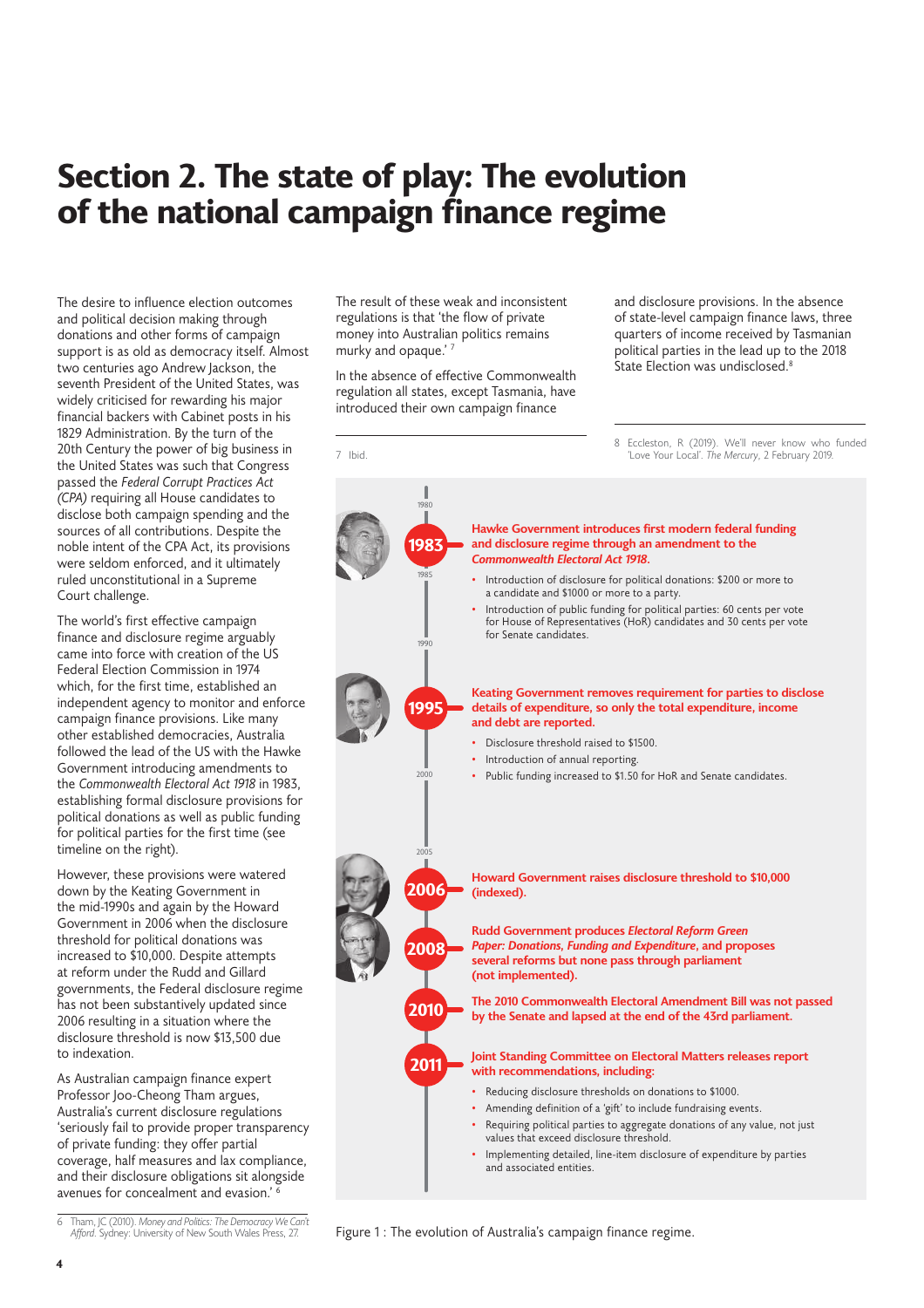# **Section 3. Recent reforms in other states**

In the absence of effective campaign finance and disclosure provisions at the national level and amid prominent examples of powerful interests exerting undue influence over state governments, mainland states have introduced a number of significant campaign finance and disclosure reforms.

New South Wales reforms introduced in 2011 included a cap on electoral spending for both candidates and parties. Additional reforms in 2014 required parties to disclose donations from the previous year before the start of an election, and place donation and expenditure restrictions on third parties.

Although the High Court overturned the complete ban on all corporate and union donations in 2013 (*Unions NSW v NSW – see below)*, it has since upheld a ban on donations from property developers, tobacco businesses, and liquor or gambling businesses (*McCloy and Ors v NSW*).

After the 2016 inquiry by the Independent Commission Against Corruption found a number of New South Wales politicians evaded political donation laws during the 2011 State Election, New South Wales tightened its electoral funding laws – all donations over \$1000 must now be disclosed within 21 days in an election period (or six monthly otherwise). 9

In Victoria, reforms introduced in 2018 transformed the State's disclosure provisions from some of the weakest in Australia to some of the strongest. These reforms included the introduction of a \$1000 disclosure threshold and a 21-day disclosure period. Victoria has also placed restrictions on donations to parties and candidates, placing a cap of \$4000 on domestic donations within a four-year period, and introducing a total ban on foreign donations.

Victorian MPs are provided with public funding as compensation for the loss of private donations and to address the administrative costs involved in meeting these new obligations.

Reforms in Queensland, South Australia and the ACT have focused on introducing stricter disclosure obligations. In Queensland and the ACT, donations over \$1000 must be declared. South Australia's laws require candidates to disclose donations over \$5000, as well as to keep a record of gifts greater than \$200 and loans over \$1000. South Australia, Queensland and the ACT have also introduced sevenday reporting periods during elections, bringing these states the closest to 'real time' disclosures. A summary of current disclosure provisions is provided in Table 1.

Given these disclosure reforms in mainland states, a recent Grattan Institute assessment of the quality of governance across the Australian states rated Tasmania (along with the Northern Territory) as the worst in the country in terms of electoral transparency.<sup>10</sup>



<sup>10</sup> Daley, J., Duckett, S., Goss, P., Terrill, M., Wood, D., Wood, T., and Coates, B., State Orange Book<br>2018: *Policy Priorities for States and Territories*, Grattan<br>15titute, 2018, 102; Edwards, L., 'The Truth About<br>16tit *The Conversation*, 2 Feb 2018, https://theconversation. com/the-truth-about-political-donations-there-is-somuch-we-dont-know-91003 ; Sawer, M., 'Australia Trails Way Behind Other Nations in Regulating Political Donations', *The Conversation*, 2 June 2016, https:// theconversation.com/australia-trails-way-behindothernations-in-regulating-political-donations-59597.

<sup>9</sup> Electoral Funding Act 2018 (NSW); ICAC (2016) Investigation into NSW Liberal Party Electoral Funding for the 2011 State Election Campaign and Other Matters. https://www.icac.nsw.gov.au/investigations / past-investigations/2016/nsw-public-officials-andmembers-of-parliament-operation-spicer.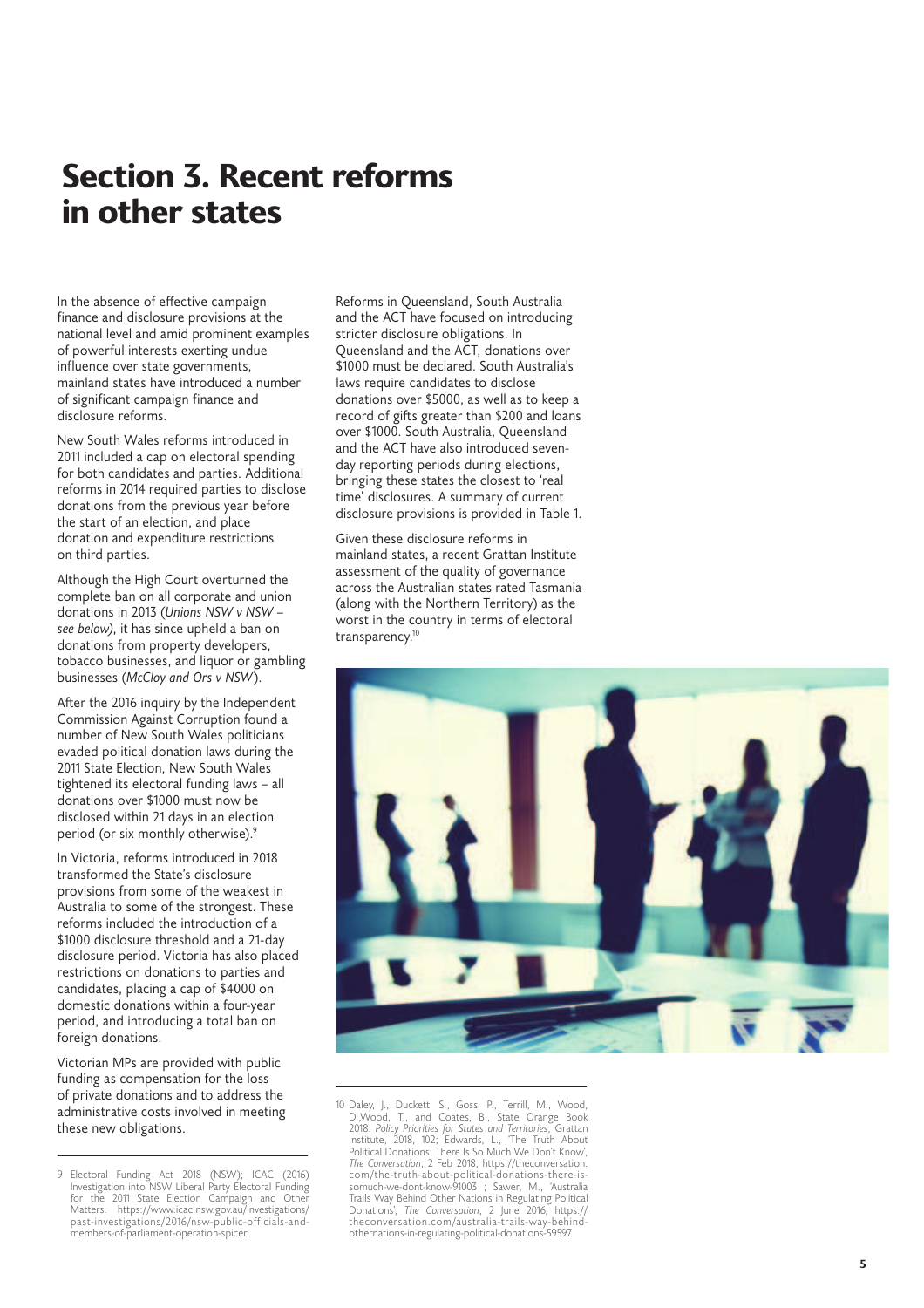|                                          | <b>Federal</b> | <b>NSW</b>         | Vic.                     | SA(a)                    | Qld                      | Tas.(b)                   | <b>WA</b>                | <b>ACT</b>                | <b>NT</b>                 |
|------------------------------------------|----------------|--------------------|--------------------------|--------------------------|--------------------------|---------------------------|--------------------------|---------------------------|---------------------------|
| Gift disclosure threshold                | \$13,800       | \$1,000            | \$1,000                  | \$5,191                  | \$1,000                  | $\boldsymbol{\mathsf{X}}$ | \$2,500                  | \$1,000                   | \$1,500                   |
| Loan disclosure threshold                | \$13,800       | \$1,000            | \$1,000                  | \$5,191                  | \$1,000                  | $\times$                  | $\qquad \qquad -$        | \$1,000                   | \$1,500                   |
| Threshold indexed                        | $\overline{3}$ | X                  | $\overline{3}$           | $\overline{3}$           | $\mathsf X$              | $\overline{\phantom{0}}$  | 3                        | X                         | X                         |
| Donation cap (to party)                  | $\times$       | \$6,300            | \$4,000                  | X                        | X                        | $\boldsymbol{\mathsf{X}}$ | X                        | X                         | X                         |
| Donation cap period -                    | Yearly         | 4 years            | $\overline{\phantom{0}}$ | $\overline{\phantom{0}}$ |                          |                           | $\overline{\phantom{0}}$ |                           |                           |
| Donor returns required                   | ✓              | $\checkmark$       | $\checkmark$             | ✓                        | ✓                        | $\times$                  | $\times$                 | $\times$                  | ✓                         |
| Expenditure cap (max for party)          | $\times$       | $~\sim$ \$11 $~$ m | $\times$                 | ~54m                     | $\times$                 | $\times$                  | $\times$                 | \$1m                      | X                         |
| Expenditure cap indexed                  | $-$            | $\checkmark$       | $\overline{\phantom{0}}$ | ✓                        | $\overline{\phantom{0}}$ | $\overline{\phantom{0}}$  | $\overline{\phantom{0}}$ | ✓                         | $\overline{\phantom{0}}$  |
| Per seat expenditure cap                 | $\times$       | \$61,500           | $\times$                 | \$100k                   | $\times$                 | $\times$                  | $\times$                 | $\times$                  | $\times$                  |
| Expenditure caps for third parties       | X              | \$500k             | X                        | X                        | X                        | $\times$                  | $\times$                 | \$40,000                  | X                         |
| Expenditure caps for associated entities | $\times$       | X(c)               | X                        | $\times$                 | $\times$                 | $\times$                  | $\times$                 | \$40,000                  | X                         |
| Third party campaigner returns           | ✓              | $\checkmark$       | ✓                        | ✓                        | ✓                        | X                         | ✓                        | ✓                         | X                         |
| Anonymous donations threshold            | \$1,000        | \$1,000            | \$1,000                  | \$200                    | \$1,000                  | $\mathsf X$               | \$2,300                  | \$1,000                   | \$1,000                   |
| Banned donor industries                  | X              | $\mathcal{V}(d)$   | X                        | X                        | $\mathcal{V}(e)$         | X                         | X                        | X                         | X                         |
| Foreign donation restrictions            | $\checkmark$   | $\checkmark$       | ✓                        | X                        | $\checkmark$             | $\times$                  | $\times$                 | X                         | X                         |
| Expenditure reporting                    | X              | ✓                  | $\checkmark$             | ✓                        | ✓                        | X                         | $\checkmark$             | ✓                         | ✓                         |
| Campaign account                         | $\times$       | $\checkmark$       | $\checkmark$             | ✓                        | $\times$                 | $\mathsf X$               | $\times$                 | $\times$                  | $\boldsymbol{\mathsf{X}}$ |
| Per vote public funding                  | \$2.74         | \$3/\$4(f)         | \$6.00                   | \$3.19                   | \$3.14                   | $\times$                  | \$1.91                   | \$8.24                    | X                         |
| Public funding vote threshold            | 4%             | 4%                 | 4%                       | 4%                       | 6%                       | $\qquad \qquad -$         | 4%                       | 4%                        |                           |
| Public funding capped to expenditure     | ✓              | ✓                  | ✓                        | ✓                        | ✓                        | $\qquad \qquad -$         | ✓                        | ✓                         | -                         |
| Administrative funding (max)             | $\times$       | ~53.4m             | ~1.8                     | \$60,000                 | 53m(g)                   | $\times$                  | $\times$                 | ~5533k(h)                 | $\times$                  |
| Other public funding sources             | $\times$       | $\checkmark$       | $\checkmark$             | $\mathsf X$              | X                        | X                         | $\times$                 | $\boldsymbol{\mathsf{X}}$ | $\boldsymbol{\mathsf{X}}$ |
| Election donation reporting              | $\times$       | 21 days            | 21 days                  | Weekly                   | $\checkmark$             | $\times$                  | $\checkmark$ (i)         | Weekly                    | ✓                         |
| Other reporting cycle                    | Annual         | Half<br>yearly     | Annual                   | Half<br>yearly           | Half<br>yearly(J)        | $\times$                  | Annual                   | Annual                    | Annual                    |

#### Table 1. Existing Campaign Disclosure Provisions in Australia. Source: *Tasmanian Review of the Electoral Act, Interim Report,* December 2018.

#### Notes:

As applicable to political parties. Rules for candidates or upper-house non-party<br>groups may vary. Indexed amounts as per November 2018 or most recent amounts<br>as published by the relevant electoral commission. The "Federal

(a) For parties that have opted into the SA public funding scheme.

(b) Tasmanian House of Assembly elections only. DiTerent rules apply for Legislative Council elections.

(c) Expenditure of associated entities is aggregated with the party for which they are an associated entity for the purposes of this cap.

(d) Property developers, gambling, tobacco, liquor industries or persons closely associated.

(e) Property developers.

(f) \$4 per vote in the Legislative Assembly and \$3 per vote in the Legislative Council.

(g) Divided between eligible parties.

(h) An amount of \$21,322.64 per candidate.

(i) Gifts over the disclosure threshold at any time must be reported within seven days.

(j) Expenditure only.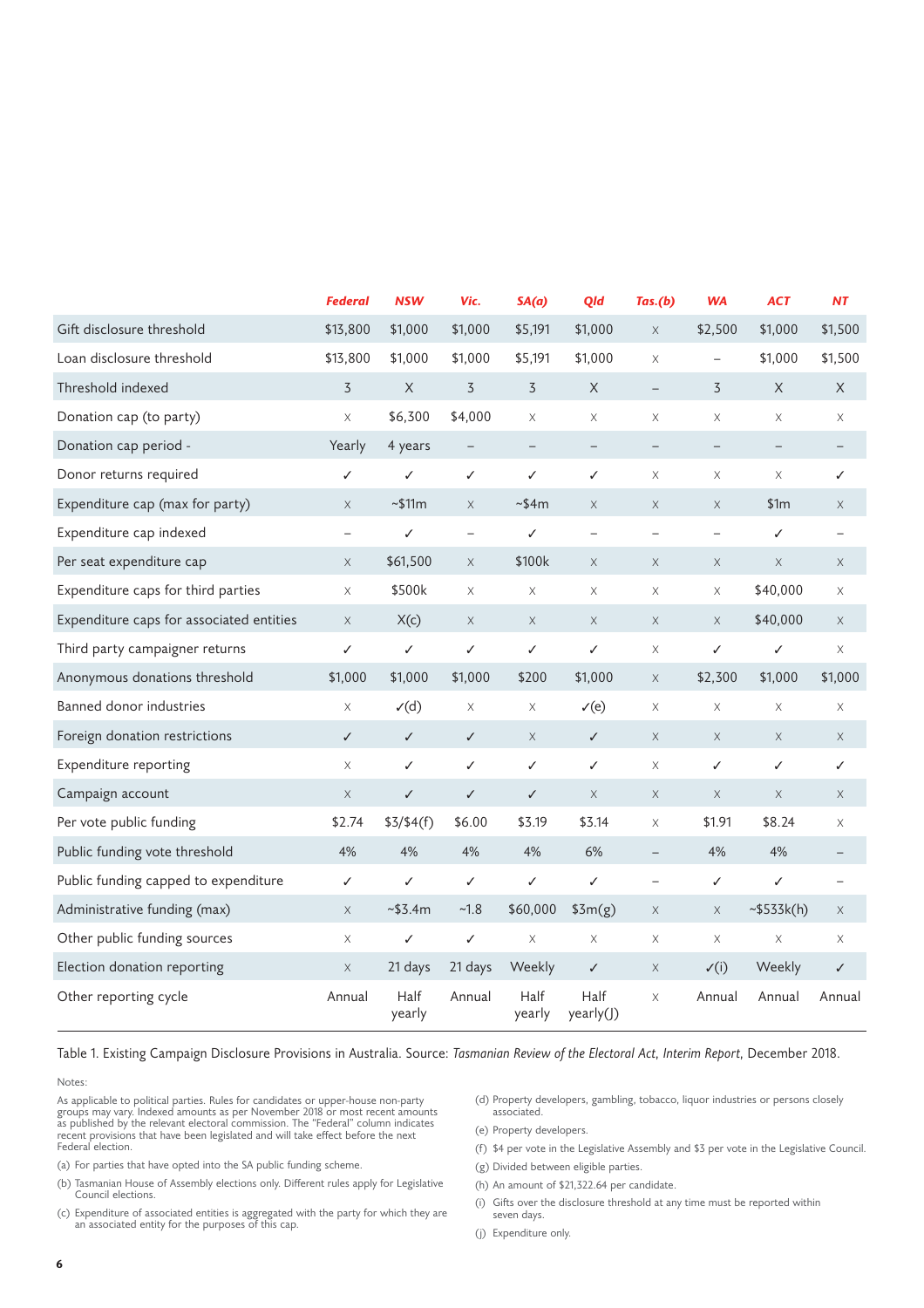# **Section 4. Electoral disclosure reform in Tasmania**

Following comprehensive campaign finance reforms in Victoria last year, Tasmania is the only state in Australia where lower house elections aren't subject to state-level donation disclosure laws. Tasmania may be a laggard when it comes to campaign finance and disclosure provisions, but there are established limits on candidate spending in Legislative Council elections (currently \$17,000 with a ban on party spending). As noted below, there was a belated and unsuccessful attempt to introduce state level reforms on the eve of the 2014 State Election.

The state's recent experience highlights a broader argument that donation reforms must reflect local political practices and imperatives. In Tasmania, any reforms must recognise and accommodate two distinctive features of the electoral system, that:

- Tasmania's Hare Clark electoral system is candidate, rather than party based. There is significant rivalry between candidates from the same party and, unlike other states, any finance and disclosure provisions must apply equally to both parties and candidates.
- Any reforms proposed for the House of Assembly should be able to be applied to the Legislative Council without unduly compromising the prospects of independent candidates seeking election to the Council.

The Tasmanian Government announced its plan to review Tasmania's *Electoral Act 2004* and associated campaign funding and disclosure laws in May 2018. The review and proposed reforms outline options for introducing state-based campaign donation and spending disclosure requirements to bring Tasmania in line with other states. The review also considers the introduction of caps for political donations and expenditure, as well as issues associated with the public funding for electoral campaigns and options for regulating third party campaigners and donors.

The recommendations outlined in this report are designed to inform the current Tasmanian Review.



**2013** Labor Government tables *Electoral Amendment (Electoral Expenditure and Political Donations) Bill 2013* in parliament. Proposes reforms including:

- Expenditure cap of \$75,000 per individual candidate in HoA elections.
- Expenditure cap of \$750,000 per party in HoA elections.
- Ban on anonymous donations to individuals and parties of \$1500 or more from any single donor.
- Introduction of 'real time' (14 day) disclosure of donations of \$1500 or more from any single donor.
- **2014** *Electoral Amendment Bill* reaches second reading stage in parliament, but parliament is prorogued on 12 February 2014 for State election, and the reforms dropped.
- **2018** Tasmanian Premier Will Hodgman announces (3 May) Government review of Tasmania's *Electoral Act* and associated election laws.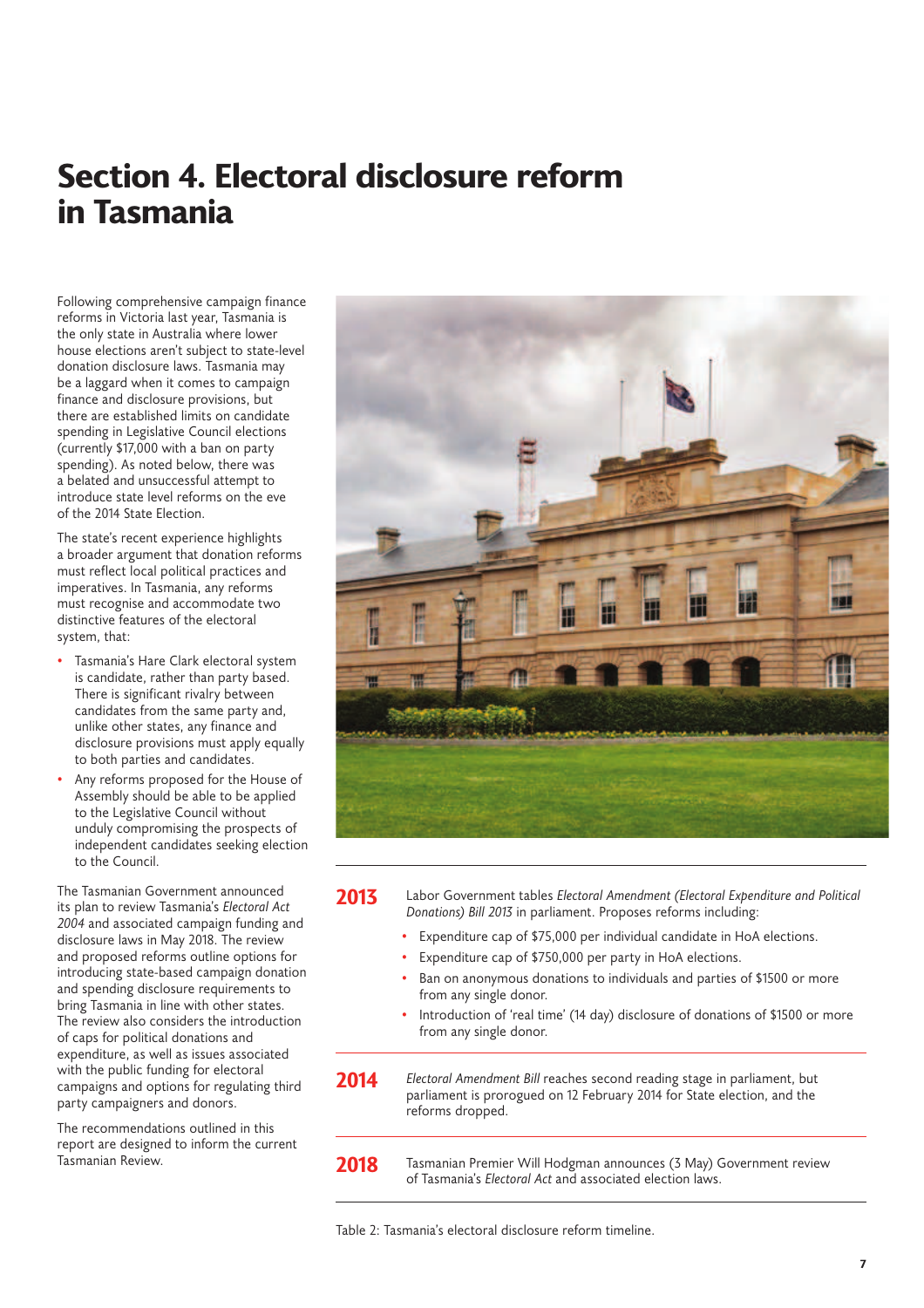# **Section 5. Elements of electoral disclosure reform**

The Tasmanian Government's Review of the Tasmanian Electoral Act 2004 focuses on several different dimensions of campaign finance reform. Before assessing options for reform and associated policy recommendations, it is useful to outline the three key elements of a comprehensive campaign funding and disclosure regime:

- 1. **Disclosure and transparency** measures provide a foundation for an effective campaign finance regime and are designed to ensure the public knows who is funding election campaigns before voting.
- 2. Once the extent of campaign funding and spending is known, regulations to **limit the influence** of donors through the introduction of caps on political donations, campaign spending and public funding of political parties and candidates may be introduced.
- 3. As donations to and spending by political parties and candidates is subject to greater regulation it may also become necessary to regulate the extent to which '**Third Parties'**  (interest groups, corporations, unions etc.) can influence political campaigns independently of parties or candidates.

## **5.1 Disclosure and transparency**

The public disclosure of political donations and electoral spending is a crucial element of a transparent democratic political system. Knowing how money is being used in politics and where it comes from helps to ensure that political parties and campaigners are accountable during elections, enabling voters to make informed decisions before going to the polls.

Campaign disclosure provisions may be applied to different types of political contributions and to a range of political actors.



Figure 2: The three elements of campaign finance reform. Source: Adapted from Orr 2019.

### **What contributions should a disclosure regime cover?**

Disclosure should include financial donations and loans, including gifts and in-kind support for political campaigning including:

- Disclosure of donations, including gifts and in-kind support, by the donors to political parties and candidates.
- Disclosure of spending undertaken for political purposes by a candidate or political parties.
- Disclosure of donations received, and spending undertaken by a third party campaigner (see below).

Across Australia and other democracies, jurisdictions are moving towards lower donation disclosure thresholds and introducing shorter reporting timeframes to provide an accurate and timely picture of the funding being received and used in political campaigns.

For similar reasons, more transparent regimes also aim to use broader and more inclusive definitions of what constitutes a political donation or gift, and what counts as political expenditure.

## **Definition of gifts and donations**

Under Commonwealth law, the only disclosure laws applied in the Tasmanian House of Assembly elections, a gift is 'any disposition of property made by a person to another person.'<sup>11</sup> For the purposes of reporting political donations, this includes the giving of cash, and the provision of goods and services such as paid labour.

Other sources of income such as membership dues to political parties, assets, volunteer labour, in-kind contributions, and money raised through fundraising (e.g. ticketed events and auctions) are not typically included in definitions of gifts and donations.

At the Federal level, these income sources fall under the category of 'other receipts.' They do not have to be disclosed individually, making the origins of the

<sup>11</sup> The full definition is: 'gift means any disposition of property made by a person to another person, otherwise than by will, being a disposition made without consideration in money or money's worth or with inadequate consideration, and includes the provision of a service (other than volunteer labour) for no consideration or for inadequate consideration, but does not include: a) a payment under Division 3; or b) an annual subscription paid to a political party or to a division of a state branch of a political party by a person in respect of the person's membership of the party, branch or division' (*Commonwealth Electoral Act 2018, section 287).*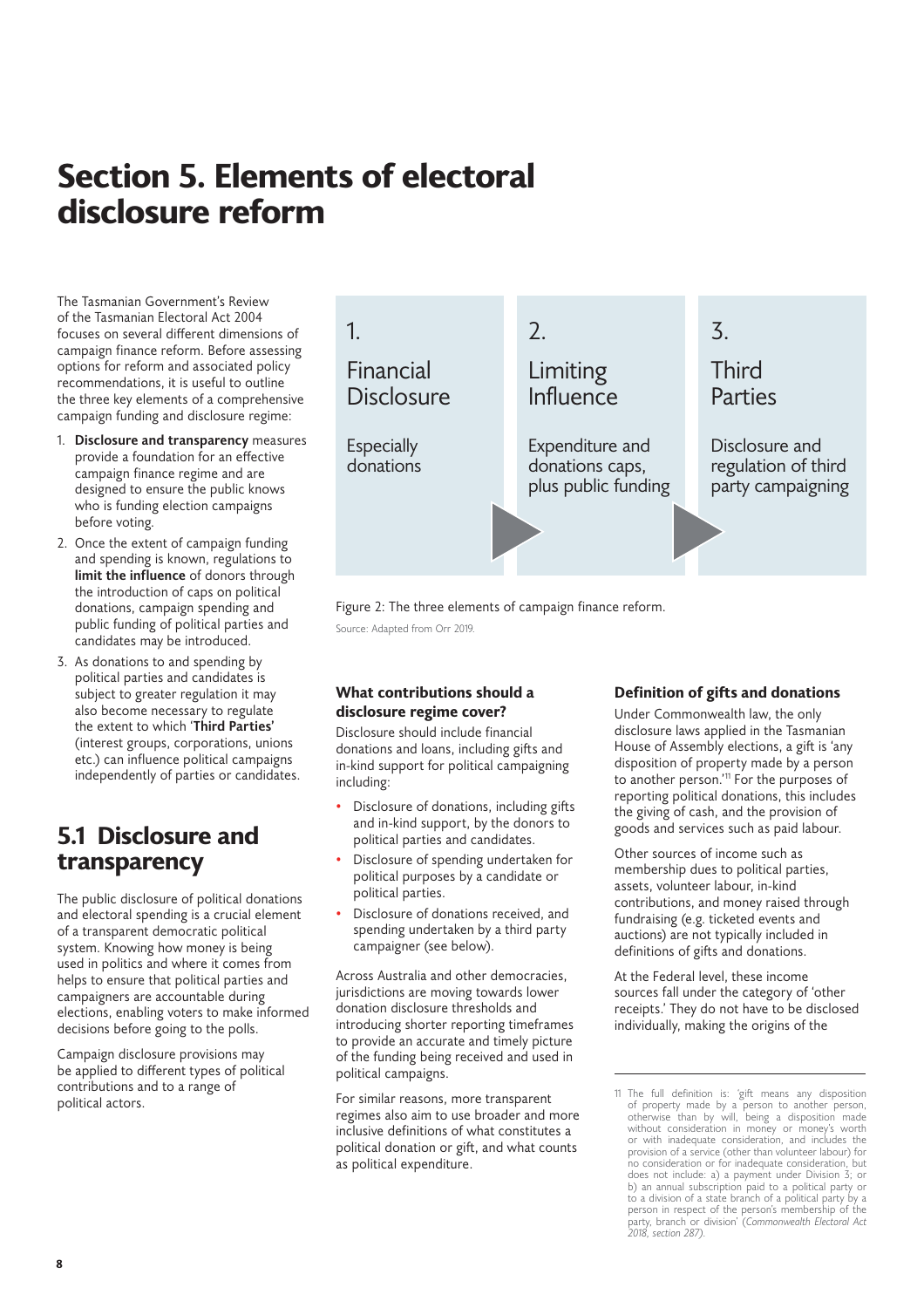money hard to trace.<sup>12</sup> Many experts argue that disclosure provisions can be compromised in the absence of information on donations and other sources of income. Tasmania should consider including requirements to disclose all campaign income, not just donations.

### **Who should disclose campaign funding?**

Political parties, as the primary actor in modern democracies, are the main focus of disclosure regimes and are typically required to report donations received and funds spent on political campaigning. As noted above, some campaign finance regimes also require political parties to disclose full financial accounts to authorities. Increasingly, disclosure regimes also require donors to report financial contributions made to parties and candidates as a form of verification and to promote compliance. As we have noted, Tasmanian elections for both the House of Assembly and the Legislative Council are more candidate focused than other Australian jurisdictions. Candidates are more likely to receive donations and spend funds on campaigns independently of a political party. Given this dynamic, any Tasmanian disclosure regime must include both candidate and party level returns.

### **Disclosure thresholds**

The clear trend in recent years has been towards lower disclosure thresholds. In Australia, mainland states allow small donations below a certain threshold to not be disclosed, and for donors making small donations to remain anonymous. In Victoria, New South Wales, Queensland and the ACT this threshold is \$1000. In the Northern Territory the threshold is \$1500. Any donations above these thresholds, including smaller donations that in aggregate exceed the threshold within a one-year period, must be disclosed and the donor identified.

### **Timing**

The objective of a disclosure regime is to ensure that voters, regulators, and the media are aware who has funded political campaigns before polling day. Given that the *Commonwealth Electoral Act* fails this test, mainland states have introduced more timely disclosure provisions. In Queensland, South Australia and the ACT, donations must be declared within seven days, and 21 days in New South Wales and Victoria. A seven-day disclosure period during election campaigns would bring Tasmania in line with the timeliest disclosure systems in Australia.

#### **The administration of disclosure regimes: Cost and compliance**

The most common arguments against the introduction of a comprehensive disclosure regime relate to the cost of administering the regime and the associated compliance burden on candidates, political parties and donors. These issues were a major focus of the campaign finance workshop hosted by the Institute for the Study of Social Change in April 2019. Electoral officials from other states reported progress in terms of developing online portals for lodging and publishing donations and spending, with Queensland, South Australia and Victoria adopting similar platforms. These online systems are easier to use and more accessible for both the public, donors and candidates.

Simpler, online disclosure systems can reduce the administrative cost and compliance burden associated with disclosure, which is particularly important for Tasmania as it would allow individual candidates to submit separate disclosures from their parties. If Tasmania was to adapt platforms and administrative systems being used successfully in other states, this would reduce the administrative burden and cost of the regime. The consensus from the expert workshop was that cost wouldn't be prohibitive even for a small jurisdiction such as Tasmania. For example, in Victoria the cost of administering its recently introduced disclosure regime is a fraction of that of publicly funding political parties.

The final issue regarding the administration of disclosure provisions concerns the enforcement of the law. There is a consensus that state electoral commissions lack the capacity to conduct complex enforcement activities and their initial focus should be on education and promoting compliance with disclosure provisions.

# **5.2 Limiting influence**

In addition to introducing disclosure provisions, many jurisdictions have also introduced caps or limits on both political donations and/or spending in order to reduce the influence of money on election campaigns (Figure 2). Donation and spending caps can limit the undue influence of powerful actors but also raise a range of administrative and constitutional issues which require careful consideration. Providing public funding for political campaigning is designed to reduce the demand for private donations and introduce 'clean money' into the political process, hopefully reducing the influence of private actors.

### **Caps on electoral spending**

Some jurisdictions impose caps or bans on certain types of political donations and electoral spending. Caps aim to limit the size of donations and spending by candidates, parties or third parties.

Expenditure caps already apply in Tasmanian Legislative Council elections. Candidates running for the Legislative Council may not exceed the expenditure limit of \$17,000 in an expenditure period (starting 1 January in an election year until the closing of the polls). Introducing a cap for candidates and parties campaigning in the Tasmanian House of Assembly elections would align the two houses and enhance the consistency of Tasmanian electoral law.

Caps on electoral expenditure have also been shown to reduce the demand for private donations and limit the influence of large private donors relative to smaller donations, which may reduce the risk of undue influence on political decision

<sup>12</sup> Grattan Institute (2018). *Who's in the Room? Access and Influence in Australian Politics, 34.*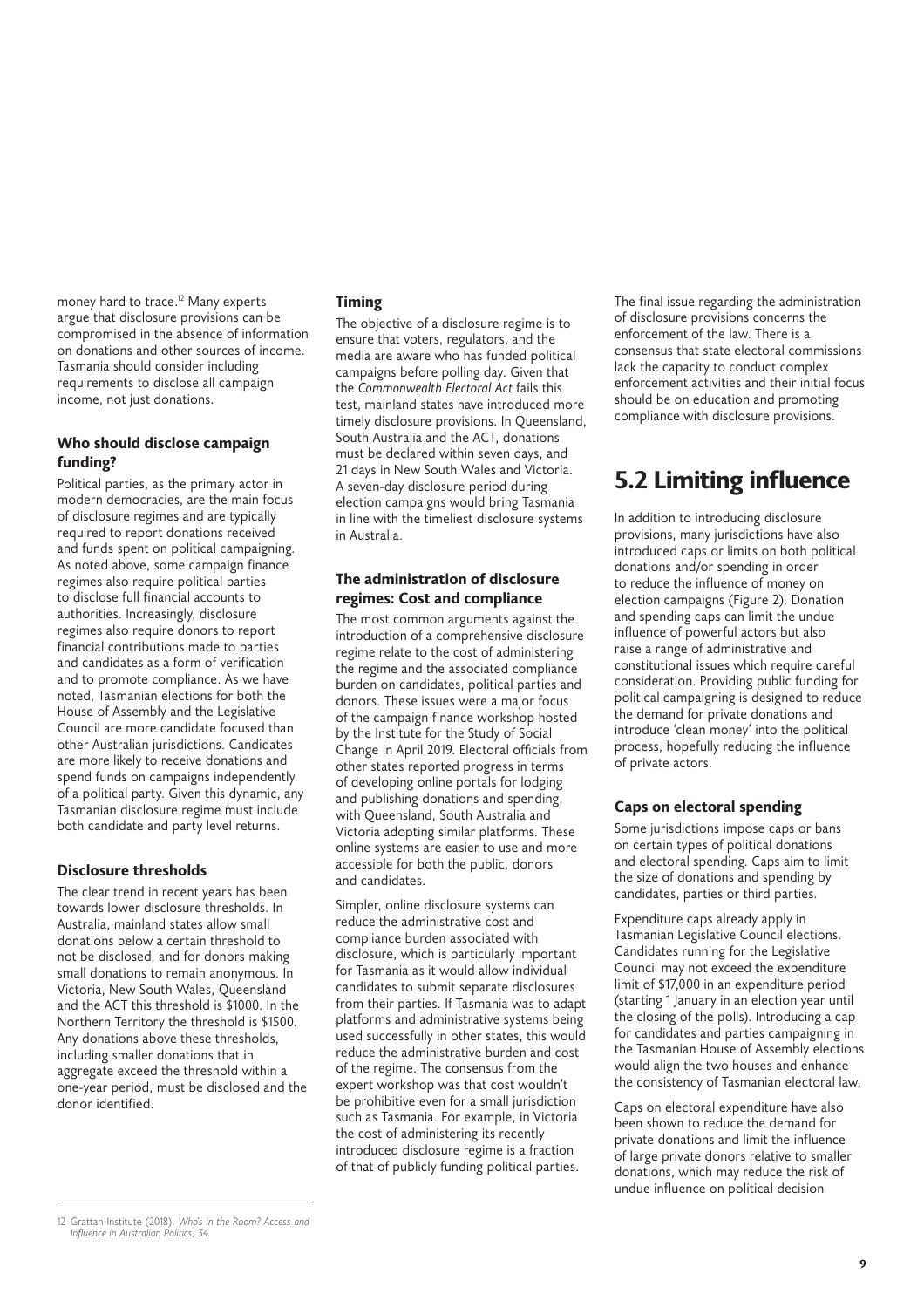making.<sup>13</sup> Analysis of per capita expenditure disclosed in the Australian Electoral Commission database demonstrates that Tasmania's spending during campaigns is high compared to the national average, but still within the norm for smaller states.<sup>14</sup>

However, imposing limits on political donations or spending raises a number of administrative and legal issues.

#### **What counts as political spending?**

Debate over what constitutes political spending tends to focus on two types of definition. A narrower definition of political activity emphasises spending on any electoral material or activity designed to encourage electors to vote in a particular way. This may include advertising and other materials such as pamphlets or how-to-vote cards that encourage voters to support or

13 Anderson, Tham et al (2017) 'Less Money, Fewer Donations: The Impact of New South Wales Political Finance Laws on Private Funding of Political Parties', *Australian Journal of Public Administration*, 77(4): 789.

14 ISC data.

oppose a candidate, party, issue or policy. Victoria has taken this approach, defining the activity being regulated as being 'for the dominant purpose of directing how a person should vote at an election, by promoting or opposing a candidate or party.'<sup>15</sup>

A broader approach attempts to focus on any activity or material designed to influence or promote 'political issues.' While defining political issues broadly can be difficult and involve establishing objective tests, this may limit undue influence given the clear potential for carefully designed issue-based campaigns to influence voting behaviour without explicitly referring to political parties, candidates, policies or elections. A broader definition that captures issuebased political activity and spending is especially important with demand growing to regulate third party actors. The Commonwealth does not explicitly define third party.<sup>16</sup>

#### 15 *Electoral Act 2002 (Vic),* section 206.

16 *Commonwealth Electoral Act 1918*, section 314AEB.

#### **Capping donations**

The alternative approach to regulating campaign spending is to impose limits on political donations or complete prohibitions on donations from specific categories of donors such as property developers, gaming interests, or foreign donors. Donation caps have been introduced in Victoria and New South Wales and clearly have the potential to limit the influence of powerful actors in election campaigns, but they also raise several issues.

The main critique of this approach is that it effectively limits political expression, an argument which has been partly upheld in a series of recent High Court cases (see below). Bans on donations from specific industry sectors have only been introduced in other states after findings of systemic corruption by Queensland's Crime and Misconduct Commission and New South Wales' Independent Commission Against Corruption. The Commonwealth, Victoria, New South Wales and Queensland all regulate political donations from foreign entities while acknowledging that it

# The Constitution and the implied freedom of political expression

The possibility of introducing caps on donations or expenditure raises important issues relating to the Commonwealth Constitution and implied freedom of political expression.

The High Court of Australia has heard several cases in recent years on whether campaign donations and expenditure can be legitimately restricted without limiting the right to political communication.

Most recently, the Court ruled in January 2019 in *Unions NSW & Ors v New South Wales* that two changes made in New South Wales' *Electoral Funding Act 2018* were invalid because they restricted the implied freedom of political communication.

The first amendment reduced the amount third party campaigners were permitted to spend on electoral campaigning from \$1,050,000 to \$500,000 – less than half the amount political parties can spend.

The second amendment prohibited third party campaigners from collaborating in order to exceed the cap applied to

single third party campaigners. The High Court ruled that while parliaments can choose to place restrictions on political communication, 'they have to be justifiable choices where the implied freedom is concerned.'

The Court found there was no evidence to support that the New South Wales parliament had undertaken insufficient analysis of its expenditure cap to reasonably justify the restriction on the implied freedom, and overturned the Act.

However, the Court has upheld other restrictions. In *McCloy v New South Wales (2015)* the Court ruled that the ban on donations from property developers was constitutional because it served the legitimate purpose of reducing the risk or perception of undue influence and corruption.

These cases demonstrate that there are constitutional limits to the extent to which political donations and expenditure can be capped. Any restrictions on donations or expenditure that may limit freedom of political communication has to be reasonably justified to serve a purpose.

Given the long history of spending caps in the Tasmanian Legislative Council, if the caps are set at a reasonable amount and are not applied inconsistently to different types of campaigners, the High Court's decision in the *Unions NSW* case is unlikely to impact Tasmania's reforms.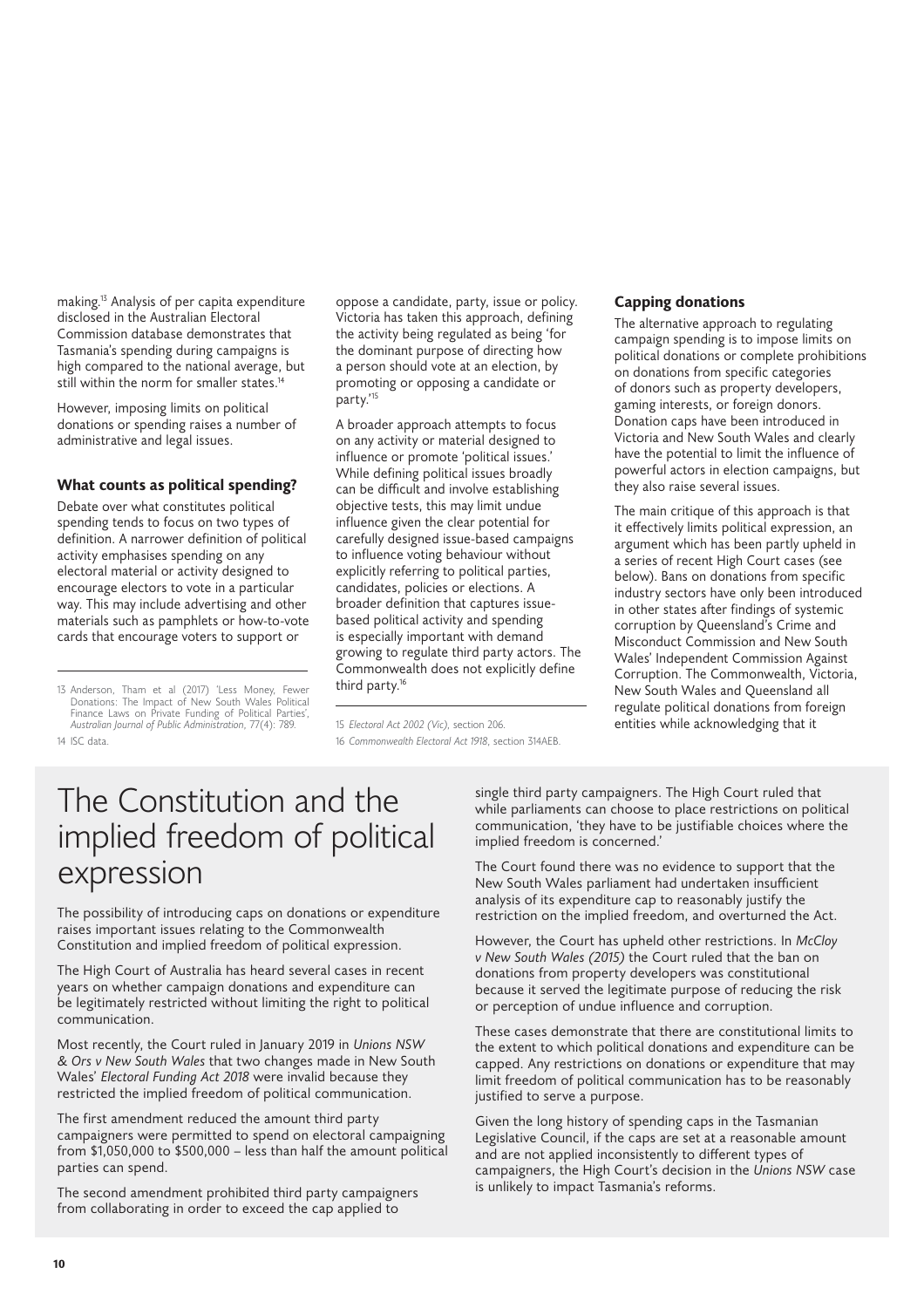is difficult to identify foreign political donations made through Australian-based affiliates.

Finally, attempts to limit the supply of campaign funding to political parties without capping expenditure will inevitably lead to calls for public funding of political campaigns, imposing an additional financial burden on taxpayers. For these reasons we believe measures designed to limit the undue influence of powerful actors in Tasmanian election campaigns should focus on introducing caps on candidate and party expenditure.

### **Public funding**

Public funding is an increasingly common but contested reform.

Public funding would align Tasmania with most other Australian jurisdictions and may help ensure compliance with new disclosure provisions, by allowing the Tasmanian Electoral Commission to withhold or reduce funding in the event of a violation of the disclosure regime.

Advocates of public funding suggest that publicly financing election campaigns can reduce parties' reliance on large donations. This can minimise the risk of undue influence and allow parties to focus on policy development and communicating with the electorate rather than fundraising.

But research from other Australian jurisdictions suggests that public funding does not reduce reliance on large private donations and can inflate campaign spending.<sup>17</sup> It can also favour established parties and incumbent MPs relative to emerging parties, independents and new candidates.<sup>18</sup>

The final argument against public funding, especially in a small jurisdiction like Tasmania, is the cost. For example, if Tasmania were to introduce public funding similar to that which has recently been established in Victoria, then parties and

candidates would receive just over \$1 million in public funding per House of Assembly election. We believe that government should prioritise investing in a campaign disclosure regime.

In light of this evidence, we do not recommend general public funding for candidates or parties for political campaigning. However, we do recommend the provision of limited public funding for the purposes of assisting candidates with the administrative costs of complying with more robust disclosure requirements.

This administrative support will help to ensure that independents, new candidates or parties, and smaller, non-profit third party groups are not disadvantaged or burdened relative to larger, more established political actors with greater administrative capacity.

## **5.3 Third parties**

Any comprehensive campaign finance reform regime must recognise that direct donations to and spending by political parties is only one way to influence elections and policy outcomes. Evidence suggests that direct third party campaigning on key issues is increasing in part due to greater disclosure requirements for parties and candidates. Improved third party disclosure is important but raises questions about what constitutes campaign activity as well as a range of compliance issues.

#### **Regulating third parties**

Third party campaigners are groups or individuals that make political donations or participate in other forms of political activity such as campaigning. Examples include unions, lobby groups, not-for-profit organisations and corporations. Evidence from Australia and beyond suggests that third party campaigning has become increasingly prevalent in elections and is a common strategy for influencing election outcomes and political decision making.

Third parties pose distinct challenges to any campaign finance framework. Traditional political parties are easy to identify and regulate, but third party campaigners come in many different forms and engage in diverse methods of advocacy and political activity. Defining what constitutes a third party and third party political activity is a key issue.

Definitions must be broad enough to capture the range of political activity occurring in Australia, especially for larger actors with bigger political budgets, without imposing unreasonable administrative burdens on smaller, local charities and non-profit organisations. Instead, the aim of any third party regulation should be to limit the undue influence of well-resourced actors and interest groups without limiting broader civil society engagement in election campaigns and the political process more generally.

Existing definitions of third party political activity across Australian jurisdictions tend to focus on political advertising, communication and activity that focuses directly on a candidate, party or attempts to influence voting. International models offer definitions of third party activity which are broader than those which currently apply in other Australian states. For example, the *Canada Elections Act* defines political activity as the promotion of 'an issue with which a registered party or candidate is associated.'<sup>19</sup> The aim is to achieve disclosure of spending on relevant campaign issues without requiring disclosure of all spending in relation to a wide range of issues, given the potential for most advocacy groups to draw into a political disclosure regime.

An additional issue is that larger, nationallevel actors often operate from outside the jurisdictions in which they are spending and donating. This makes it difficult to identify which disclosure obligations and other regulations apply.

The rise of digital platforms in campaigns renders regulating third parties doubly challenging. However, it's important to introduce third party disclosure provisions to create a clear expectation that any

<sup>17</sup> Tham, JC and Grove, D (2004). Public Funding and Expenditure Regulation of Australian Political Parties: Some Reflections. *Federal Law Review.* 32: 397-424.

<sup>18</sup> Tham and Grove (2004); Francia, P and Herrnson, P (2003). The Impact of Public Finance Laws on Fundraising in State Legislative Elections. *American Politics Research.* 31(5): 520-539.

<sup>19</sup> *Canada Elections Act 2000,* section 319.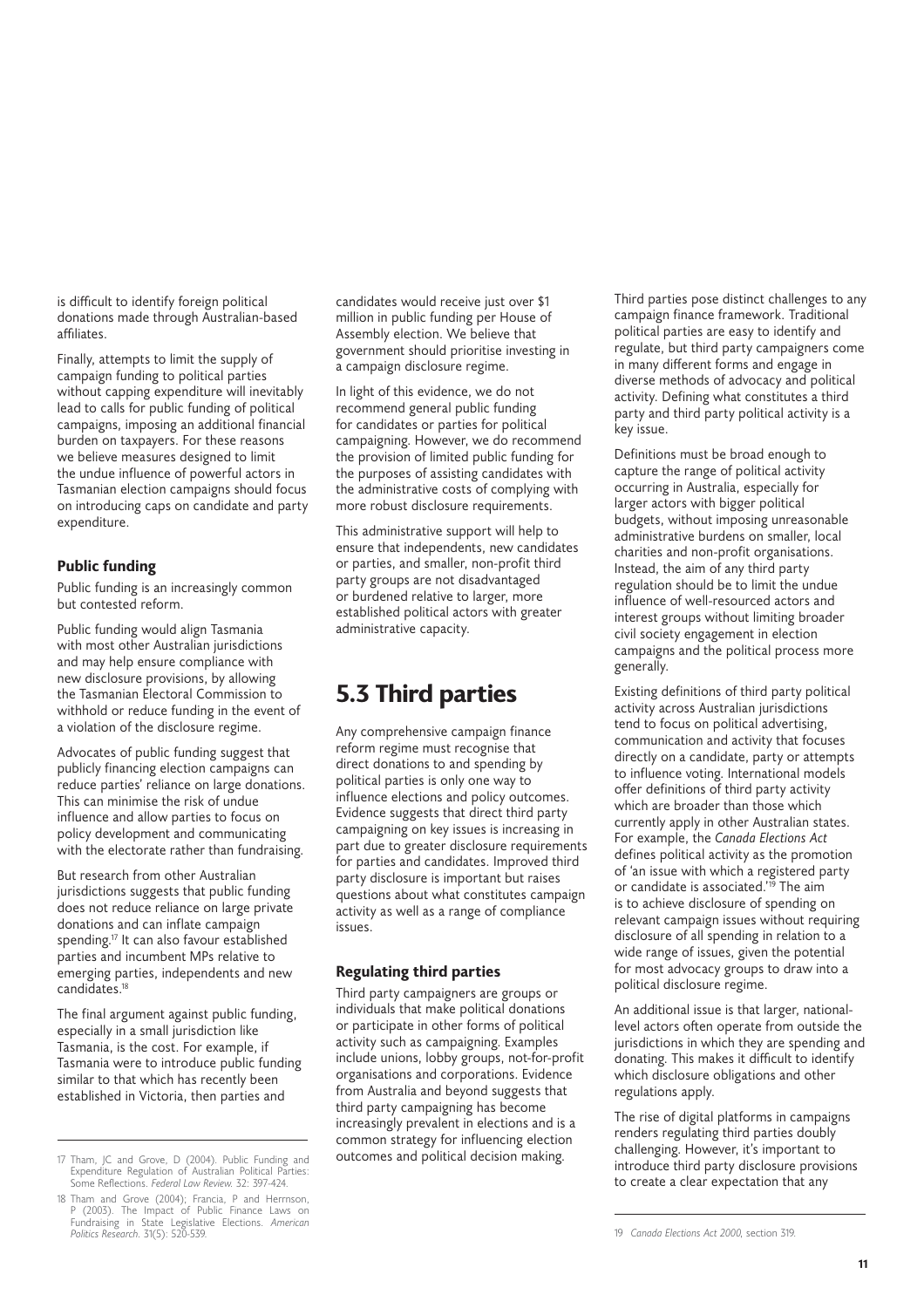# **Section 6. Issues and options for reform in Tasmania**

organisation seeking to influence elections in Tasmania should disclose their campaign accounts and spending in a timely manner.

Currently, third party activity is only regulated in Tasmania through federal provisions, and the prohibition on third parties incurring expenditure on behalf of candidates in Legislative Council elections. There are no state-based restrictions on third parties donating or campaigning in the House of Assembly or local council elections. Third party electoral activity is regulated in all other Australian states and territories.

Applying equivalent disclosure requirements for registered political parties and third parties would ensure transparency and consistency. In most Australian jurisdictions the disclosure threshold is donations over \$1000 and spending over \$1500. Consistent disclosure regulations would also stem the flow of donations from regulated political parties to unregulated third parties by requiring all political actors to play by the same rules.

## **Recommendations for a state-based disclosure regime**

The first step towards creating an effective and credible campaign finance regime in Tasmania is to establish a state-based disclosure regime. As shown in Section 2, the weaknesses and gaps in Australia's federal disclosure laws mean the vast majority of campaign donations and spending go unaccounted for in Tasmanian politics.

A state-based disclosure system would address the shortcomings in the federal regime and make political donations and spending more transparent and accountable. Introducing a state-based regime will also bring Tasmania in line with other Australian states.

## **Recommendation 1**

That the Tasmanian Government introduces a disclosure system that requires candidates, parties and donors to report donations worth \$1000 and above, as well as spending worth \$1500 and above.

Tasmania should also consider introducing requirements that political parties disclose all sources of income, not just donations.

Whereas donations must be disclosed publicly, there is a case for limiting the disclosure of financial statements to electoral authorities to ensure compliance.

## **Recommendation 2**

Individual candidates and parties should produce separate disclosure reports. This is important given Tasmania's candidatebased political system in which candidates receive donations and fund campaigns independently of their party.

### **Recommendation 3**

The period for disclosing donations and spending should be as timely as possible. A seven-day disclosure period in the 12 months prior to the latest date when an election can be held (and six-monthly otherwise), will bring Tasmania in line with Queensland, South Australia and the ACT and provide near 'real time' information about political donations.

## **Recommendations to limit undue influence**

The primary focus of campaign finance reform in Tasmania should be on enhancing transparency in relation to political donations through a state-based disclosure system. But introducing a cap on spending for candidates and parties seeking election in the House of Assembly will also bring the House in line with the Legislative Council. Modest public funding to enable candidates to comply with their disclosure obligations should also be considered.

### **Recommendation 4**

That campaign expenditure caps are applied to candidates and parties seeking election in the House of Assembly.

We recommend an expenditure limit of \$30,000 per individual candidate (indexed), together with \$30,000 per candidate for parties, a total cap of \$750,000 per party (five candidates per electorate, for 25 candidates in total across the State) in House of Assembly elections. In the interests of consistency, we propose that the expenditure cap for Legislative Council elections be increased to \$30,000 per candidate.

Reflecting the culture and practice of the Legislative Council, the current ban on political party spending in the Upper House election should remain.

## **Recommendation 5**

That the Government provides modest public funding to assist candidates with the administrative costs of complying with new disclosure obligations. Such funding should be limited to actual costs incurred.

Funding for administrative support will also level the playing field between smaller parties and new or independent candidates, and established parties and incumbent candidates.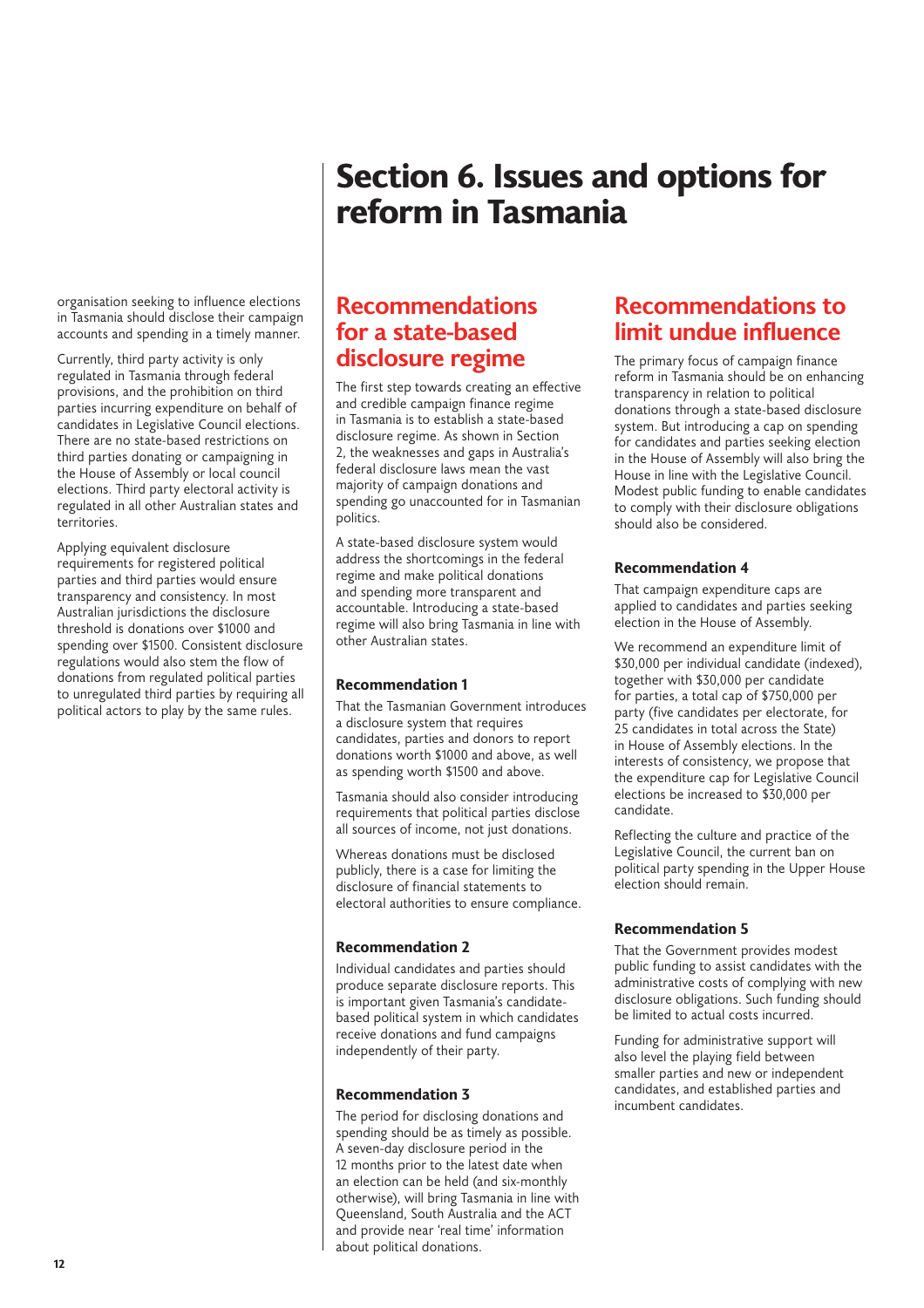# **Acknowledgements**

## **Regulating third parties**

As highlighted throughout this report, political activity is increasingly undertaken by groups and individuals who are not affiliated with traditional political parties. As the campaigning landscape changes, Tasmania's disclosure regulations need to adapt to capture the more diverse sources of campaign finance and political activity. Third party actors should be subject to the same disclosure requirements as parties and candidates. Introducing state-based disclosure requirements for third party actors will ensure consistency across different political actors, as well as prevent candidates and parties with disclosure obligations shifting funds into the currently unregulated third party sector.

### **Recommendation 6**

That third parties are required to report donations worth \$1000 and above, as well as spending above \$1500 within seven days in the 12 months prior to the latest date when an election can be held (and sixmonthly otherwise).

### **Recommendation 7**

That the Government adopts a broad definition of political activity and spending. The definition should capture traditional forms of activity – aimed at directing people to vote for a specific party or candidate – as well as wider forms that focus on key election issues regardless of the parties or candidates associated with them.

We would like to thank colleagues from the Institute for the Study of Social Change (ISC) at the University of Tasmania for their contributions to this report.

We would also like to thank the Electoral Regulation Research Network (ERRN) and academic colleagues and electoral officials from throughout Australia who shared their insights at an expert workshop held in Hobart in April 2019.

Finally, we would like to thank the College of Arts, Law and Education at the University of Tasmania for their ongoing financial support of the ISC and our policy research and engagement program.

Richard Eccleston is Professor of political science and Director of the Institute for the Study of Social Change at the University of Tasmania.

Richard has written widely on business and politics including Regulating International Business: An Introduction (2008) and Politics for Business Students: A comparative introduction (2009). In the early 2000s he was Secretary of the International Political Science Association research committee on Business and Politics.

Dr Zoë Jay is a researcher with the Institute for the Study of Social Change and specialises in politics and international relations.